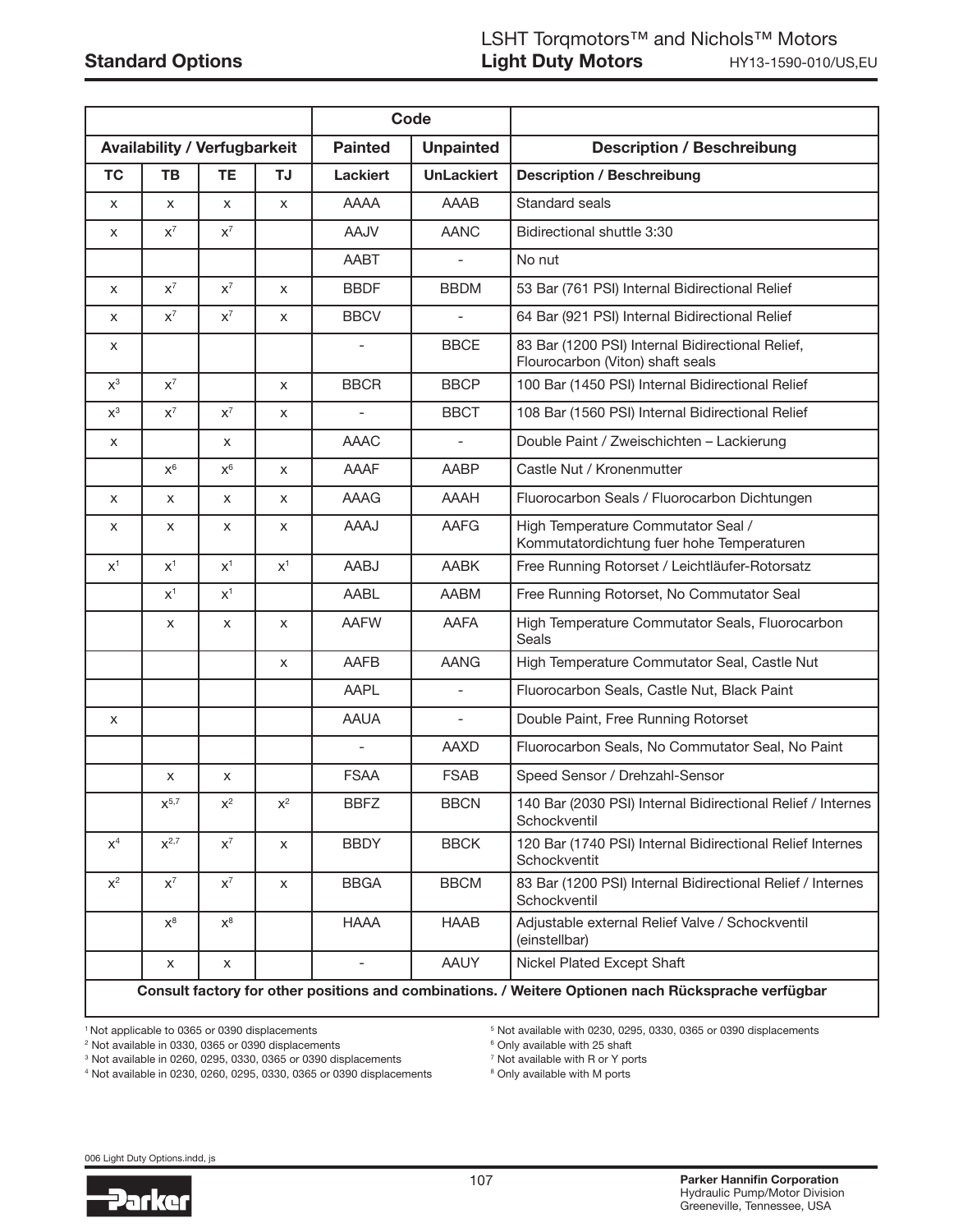## Standard Options

Code: AAAA Black Paint

Code: AAAB No Paint

#### Code: AAAC

Double Paint — Base coat of red oxine primer and finish coat of black paint for increased corrosion resistance.

### Code AAAF\* or AABP

Castle Nut — All motors ordered with Tapered shafts are equipped with patch locking nuts. If desired, a castle nut may be specified.

#### Code: AAAJ\* or AAFG

High Temperature Commutator Seal — Under conditions of high temperature, it is suggested that a high temperature commutator seal be used.

#### Code: AAAG\* or AAAH

**Fluorocarbon**  $-$  is available under various registered trademarks, including VITON™ (a registered trademark of DuPont), FLUOREL<sup>™</sup> (a registered trademark of 3M) or FPM™ (a registered trademark of DuPont).

#### Code: AABJ\* or AABK

Free Running Rotorset — The "free running rotorset" is a specially dimensioned rotorset that allows for smooth operation at low flows and low pressure. Volumetric efficiency can be affected.

Code: AAAA Schwarz lackiert

Code: AAAB No Paint

Code: AAAC Zweischichtlackierung schwarz

### Code AAAF\* or AABP

Kronenmutter Selbstsichernde Mutter wird ersetzt durch Kronenmutter

### Code: AAAJ\* or AAFG

Kommutatordichtung fuer hohe Temperaturen — Bei hohen Temperaturen des Hydraulikoels wird empfohlen die Kommutatordichtung fuer hohe Temperaturen einzusetzten!

### Code: AAAG\* or AAAH

Fluorocarbon Dichtungen Für Anwendungen im höheren/niedrigeren Temperaturenbereich oder speziellen Flüssigkeiten wird der Einsatz von Fluorcarbon Dichtungen empfohlen. Fluorocarbon ist bekannt unter verschiedenen eingetragenen Warenzeichen VITON™ - DuPont, Fluorel™ - 3M, FPM™ - DuPont

Code: AABJ\* or AABK Leichtläufer Rotorsatz Anlaufdruck < 5 bar

\* Option code shown is with a single black coat of paint.

\* Code: Motor schwarz grundiert

\* Le code d'option montré correspond à une seule couche de peinture noire.

\* El código de la opción mostrado es con una sola capa de pintura negra.

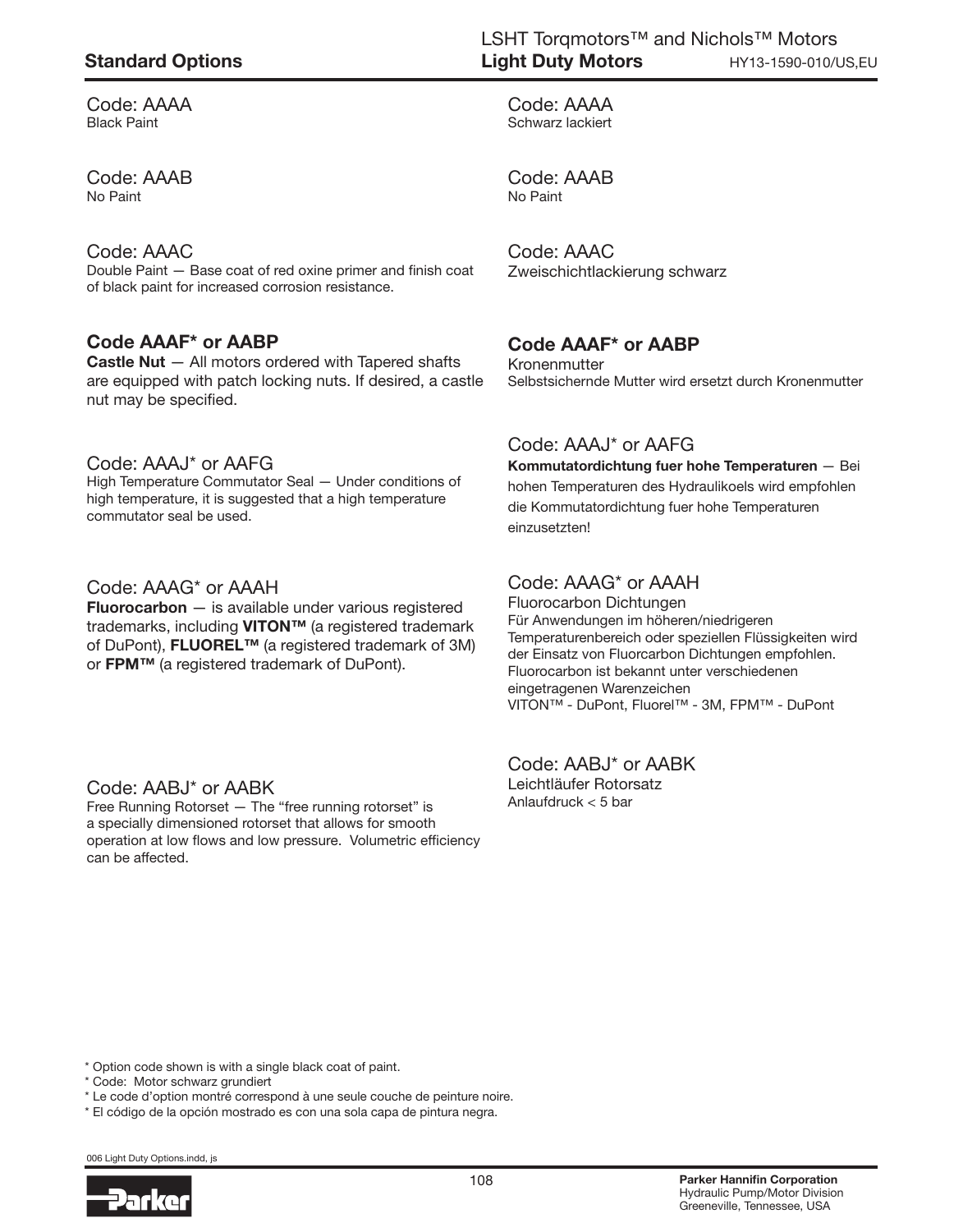#### Code: FSAA\* or FSAB

### An Economical Sensor for Speed Readout

This rugged, weather resistant design is ideal for industrial and mobile applications. Applications include salt/sand/fertilizer spreader drives, conveyer drives and injection molder compression drives. The sensor is a hall-effect type, which when externally powered outputs 30 square wave digital pulses per coupling shaft revolution. The connector is a user friendly universally available 4 pin polarized M12 connector allowing for simplified field service. The integrated design does not effect the side load capacity or performance of the torque motor.

Dieser robuste, wetterfeste Drehzahlaufnehmer arbeitet nach dem Halleffekt. Es werden 30 Rechteckimpulse pro Abtriebswellenumdrehung erzeugt. Durch Erfassung der positiven und negativen Wellenflanken sind 60 Impulse pro Umdrehung möglich. Der Sensor führt zu keiner Leistungsbeschränkung des Motors. Die volle Radiallastkapazität bleibt erhalten.

Un capteur economique pour mesure de la vitesse. Ce capteur robuste et resistant aux intemperies est a effet Hall. Alimente par une source externe, il fournit 30 ondes digitales carrees par tour. Par multiplication lelectronique on obient 60 pulsations par tour. Son montage ne modifie pas le couple ni la charge radiale du moteur qui le recoit.

Este es un diseño de construcción reforzada, apto para uso a la intemperie e ideal para uso industrial y en equipos móviles. Entre sus aplicaciones, se puede mencionar esparcidores de sal, arena o fertilizantes, unidades motoras de transportadores y unidades motoras de compresión para moldeo a inyección. El sensor es del tipo de medio efecto, que al ser excitado externamente, genera 30 pulsos digitales de onda cuadrada por cada revolución del eje del acoplamiento. Utiliza un simple conector M12 polarizado tetrapolar, que es de uso común y facilita el mantenimiento en el lugar de instalación. El diseño integrado no afecta la capacidad de carga lateral ni la potencia del motor de torque.



\* Option code FSAA is with a single black coat of paint.

\* Code FSAA: Motor schwarz grundiert

\* Le code d'option montré correspond à une seule couche de peinture noire.

\* El código de la opción mostrado es con una sola capa de pintura negra.

US equivalents for metric specifications are shown in ( ).

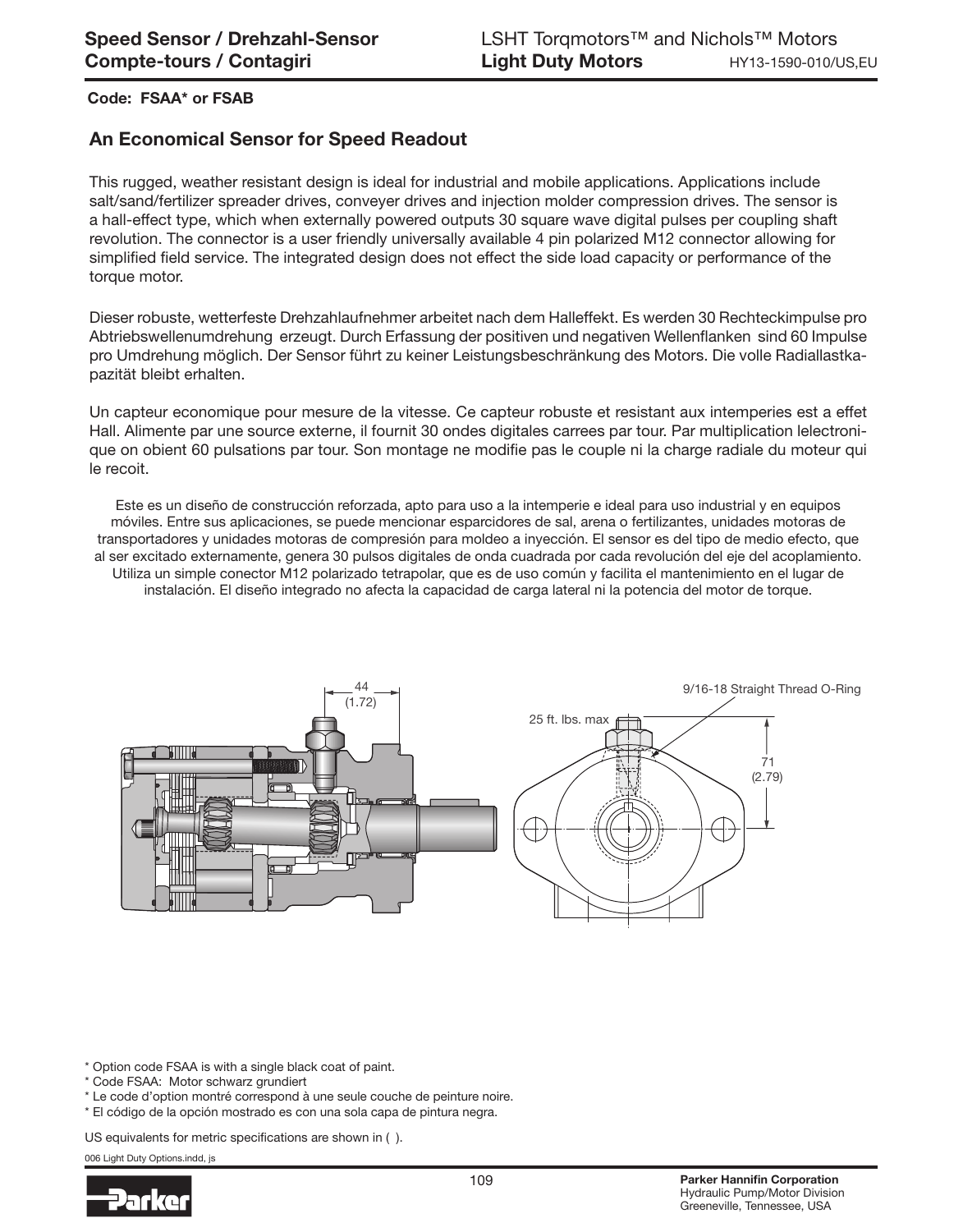| Operating temperature<br>Arbeitstemperatur<br>$-20^\circ$ to 220 $^\circ$ F<br>Temperature de service<br>$-29^{\circ}$ 104 $^{\circ}$ C<br>Tempuratura de servicio<br>Operating frequency range<br>3<br>Arbeitsfrequenz<br>$010$ KHZ<br><b>OUTPUT</b><br>Gamme de frequences de service<br>Gama de frecuencia de servicio<br>4 Pin Polarized<br>Max sink current<br>M12 Connector (Male)<br>Erforderlicher Laststrom<br>0  20 mA (max.)<br>Courant d'affaissement maxi<br>Corriente maxima de alimentacion<br>Cable and "Pull Up" Resistor are not<br>supplied by factory.<br>Connection<br>Anschluß<br>4 Pin Polarized (12mm)<br><b>Branchement</b><br>Conexion<br>Lieferumfang<br>30 Pulses per revolution which can be<br>Sensor output<br>doubled electronically<br>Sonsorausgang<br>30 impulsions par revolution pouvant etre<br>pas fournis par l'usine.<br>Sortie du détecteur<br>doublees electroniquement | Operating voltage range<br>Versorgungsspannung<br>Gamme de tension de service<br>Gama de voltaje de alimentacion | 4.5.24 VDC                           | $\overline{2}$<br>N/C                                                                                                                  |  |  |  |
|--------------------------------------------------------------------------------------------------------------------------------------------------------------------------------------------------------------------------------------------------------------------------------------------------------------------------------------------------------------------------------------------------------------------------------------------------------------------------------------------------------------------------------------------------------------------------------------------------------------------------------------------------------------------------------------------------------------------------------------------------------------------------------------------------------------------------------------------------------------------------------------------------------------------|------------------------------------------------------------------------------------------------------------------|--------------------------------------|----------------------------------------------------------------------------------------------------------------------------------------|--|--|--|
|                                                                                                                                                                                                                                                                                                                                                                                                                                                                                                                                                                                                                                                                                                                                                                                                                                                                                                                    |                                                                                                                  |                                      |                                                                                                                                        |  |  |  |
|                                                                                                                                                                                                                                                                                                                                                                                                                                                                                                                                                                                                                                                                                                                                                                                                                                                                                                                    |                                                                                                                  |                                      |                                                                                                                                        |  |  |  |
|                                                                                                                                                                                                                                                                                                                                                                                                                                                                                                                                                                                                                                                                                                                                                                                                                                                                                                                    |                                                                                                                  |                                      |                                                                                                                                        |  |  |  |
| duplicarse electronicamente<br>Output is NPN<br>suministran originalmente de fábrica.<br>Ausgang is NPN<br>Open Collector<br>La sortie est NPN                                                                                                                                                                                                                                                                                                                                                                                                                                                                                                                                                                                                                                                                                                                                                                     | Salida del sensor                                                                                                | 30 pulsos por revolucion, que pueden | Zubehör wie z.B. Kabel gehören nicht zum<br>Le câble et la résistance "Pull Up" ne sont<br>El cable y la resistencia de arranque no se |  |  |  |



Pull-up Resistor Value Formula Formel zur Ermittlung des (0.25 Watt, 5% de tol.)<br>Pull up-Widerstandes (0.25 Watt, Tol. 5%) Pull up-Widerstandes (0.25 Watt, Tol.<br>3 yrmule de la valeur de resistance Pull-up (0.25 Watt 5% Tol.) Formule de la valeur de resistance Pull-up (0.25 Watt 5% Tol.)<br>Calculo de la resistance de carga (0.25 Watt, toll. 5%) Calculo de la resistance de carga

Voltage / Spannung Courant d'affaissement/ Voltaje Sink Current / Laststrom 0...20 mA Resistance / Corriente de alimentacion 4.5...24 VDC

(k Ohm) Resistor Widerstand Resistance Resistencia

=

Status: Offstate / aus Etat: Arret / Estado: Inactivo (95% +V)

 $+\sqrt{}$ 

(max. 0.4 VDC) Status: Onstate / ein Etat: Marche / Estado: Activo

0 V

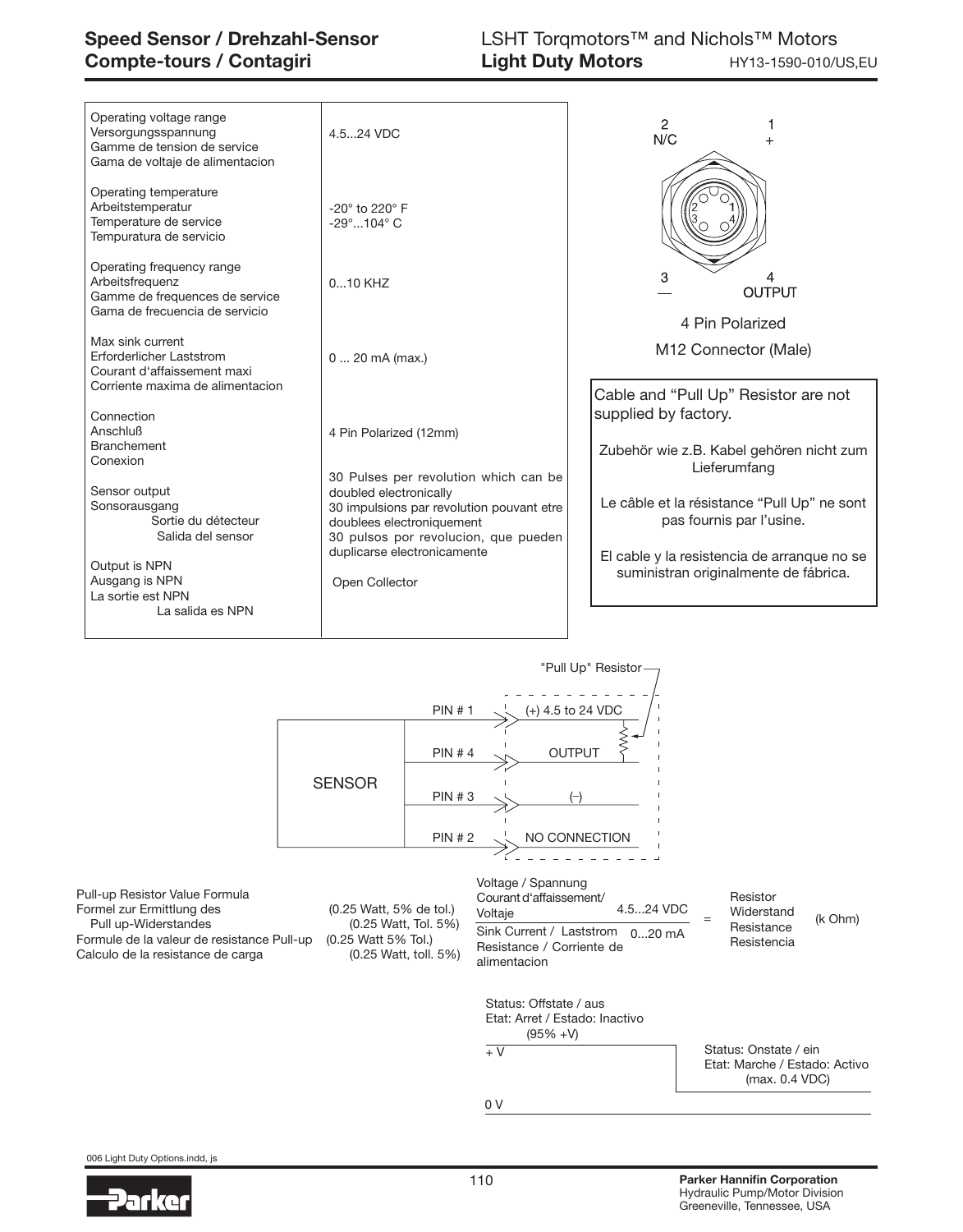#### Code: AANC or AAJV\*

A Hot Oil Shuttle is used to continuously remove a portion of the fluid in a closed loop transmission or other closed loop system. At 125 PSI pressure differential between the motor return port and the shuttle outlet, 1.5 GPM will exit the circuit to cool, filter and return to the reservoir. The constant loop replenishment helps to keep heat and contamination from building up in the circuit.

Spülventil für geschlossene Systeme zur Rückführung einer definierten Menge des Niederdrucköls in den Tank zur Abkühlung innerhalb desselben Kreislaufs.

Valve de rincage pour systèmes fermès pour le retour d`un volume dèterminè de fluide basse pression vers le rèservoir, un refroidisseur ou un filtre de rèfrigèration, dans le même circuit.

Un transferidor de aceite caliente actúa permanentemente para extraer una parte del fluido en una transmisión de circuito cerrado u otro sistema de circuito cerrado. Entre la entrada de retorno del motor y la salida del transferidor hay una diferencia de presión de 125 psi (libras/pulg.²), y a esta presión salen 1,5 galones por minuto del circuito para enfriarse, filtrarse y volver al depósito de fluido. El reacondicionamiento permanente de parte del fluido evita la contaminación del mismo y el incremento de temperatura en el circuito.



\* Option code AAJV is with a single black coat of paint

- \* Code AAJV: Motor schwarz grundiert
- \* Le code d'option moneté correspond à une seule couche de peinture noire
- \* El código de la opción mostrado es con una sola capa de pintura negra

English equivalents for metric specifications are shown in ( ).

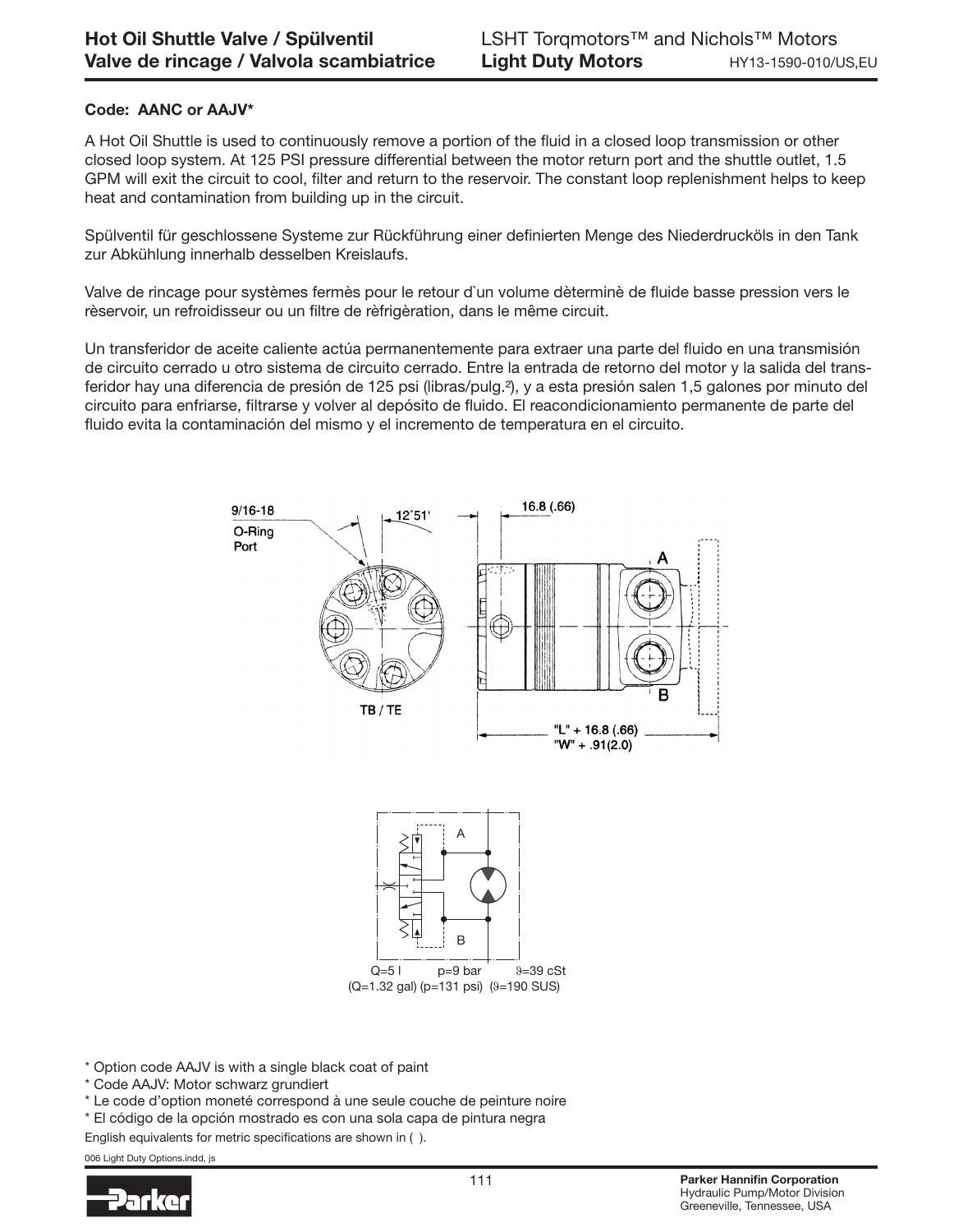# Valve anti-choc / Vavola di soprapressione Light Duty Motors Crossover relief valve / Schockventil

# LSHT Torqmotors™ and Nichols™ Motors HY13-1590-010/US,EU

### Code: HAAA\* or HAAB

### **Specifications**

- Rated flow  $-20$  gpm
- Max. Operating Pressure adjustable up to 3500 psi, factory preset at 1750 psi.
- Reseat Pressure 90% of set pressure
- Operating Temperature Range: -40°F to 250°F
- Cartridge Material All parts steel. All operating parts hardened steel.
- Body Material Steel

### Einsatzdaten

### • Max. Fluß 76l/min.

- Max. Druck 240 bar (Voreinstellung 120 bar)
- Hysterese 90% des Öffnungsdrucks
- Betriebstemperatur 40°C bis 115°C
- Ventil in Stahlausführung
- Code für Ausführung schwarz grundiert

# Spécifications

- Débit nominal 75,7 litres/minute (20 gallons/minute)
- Pressure de service maximale ajustable jusqu'à 246 kg/ cm<sup>2</sup> (3 500 ppo<sup>2</sup>), préréglée à l'usine à 123 kg/cm<sup>2</sup> (1 750  $ppo<sup>2</sup>$ ).
- **Pression de rajustage** 90% de la pression de consigne
- Gamme des températures de service de 40° C à 121° C (-40° F à 250° F).
- Matériau de la cartouche Entièrement en acier. Toutes les pièces de service en acier durci.
- Matériau du corps Acier

### Especificaciones técnicas

- Caudal: 20 galones/minuto
- Presión máxima de servicio: regulable hasta 3.500 libras/ pulg.<sup>2</sup>. Regulada de fábrica a 1.750 libras/pulg.<sup>2</sup>.
- Presión de reasentamiento: 90% de la presión calibrada.
- Gama de temperatura de servicio: 40° F a 250° F
- Material del cartucho: todas las partes son de acero. Todas las partes activas son de acero templado.
- Material del cuerpo: acero



English equivalents for metric dimensions are shown in ( ).

006 Light Duty Options.indd, js



112 Parker Hannifin Corporation Hydraulic Pump/Motor Division Greeneville, Tennessee, USA

Flow L/min (G/min)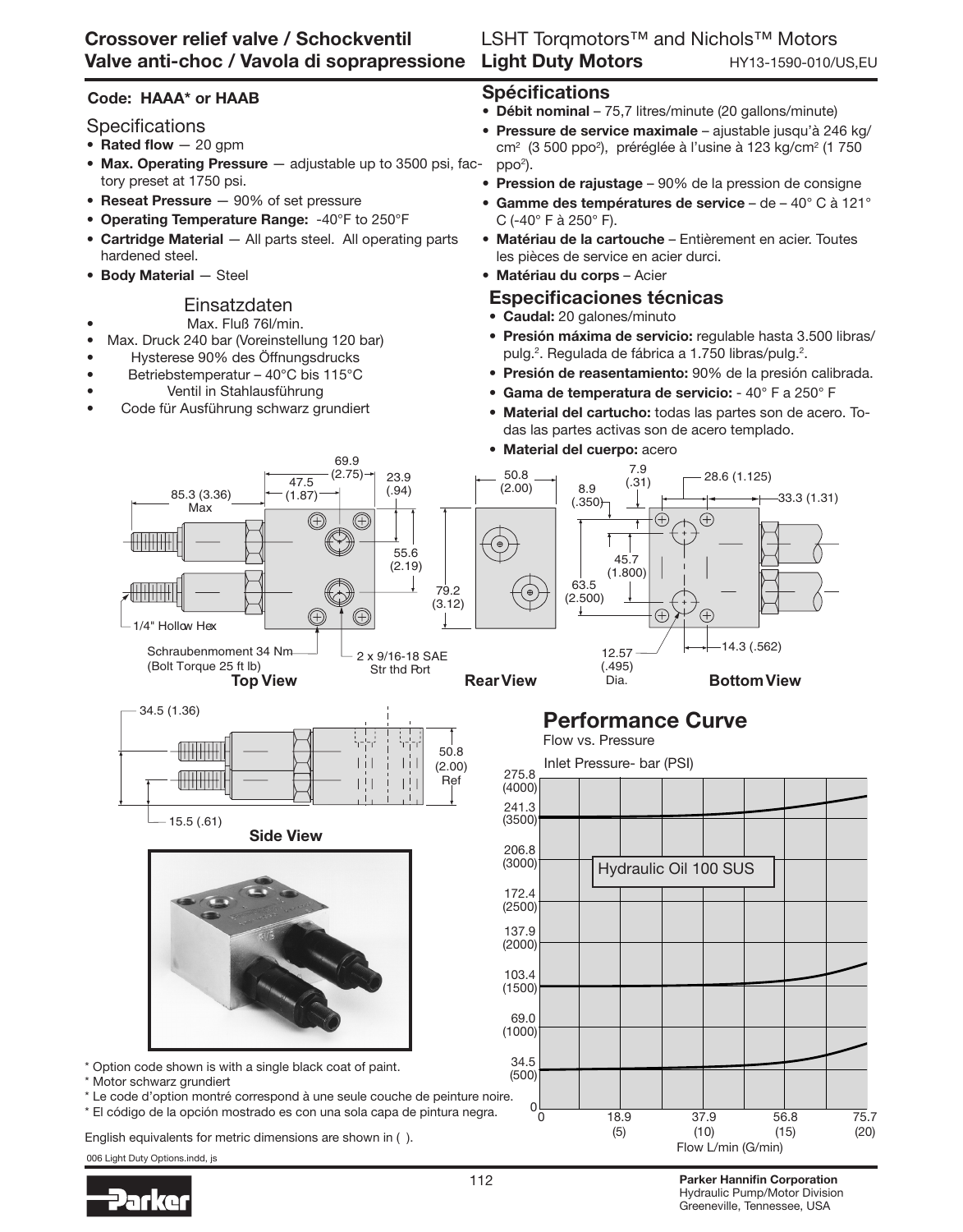#### Code: Bidirectional Relief Valves

This integrated internal relief valve is used for fixed pressure settings.

Internes Schockventil mit festen Einstelldrucken

La soupape de sécurité interne s'utilise pour des valeurs de pression fixes.

La valvula interna de alivio se utiliza para cablibraciones fijas de presion.







| Code        | <b>Description</b>                                                                | <b>TC</b> | TB                 | TE.   | TJ           |
|-------------|-----------------------------------------------------------------------------------|-----------|--------------------|-------|--------------|
| <b>BBCM</b> | 83 Bar / 1200 PSI Int Bidirectional Relief, No paint                              | $x^2$     | $X^7$              | $X^7$ | $\times$     |
| <b>BBCN</b> | 140 Bar / 2030 PSI Int Bidirectional Relief, No paint                             |           | $X^7$              | $x^2$ | $x^2$        |
| <b>BBCP</b> | 100 Bar / 1450 PSI Int Bidirectional Relief, No paint                             | $x^3$     | $X^7$              | $X^7$ | $\mathsf{x}$ |
| <b>BBCR</b> | 100 Bar / 1450 PSI Int Bidirectional Relief, Black paint                          | $x^3$     | $X^7$              | $X^7$ | X            |
| <b>BBCT</b> | 108 Bar / 1560 PSI Int Bidirectional Relief, No paint                             | $x^3$     | $X^{1,7}$          | $X^7$ | $\mathsf{x}$ |
| <b>BBCV</b> | 64 Bar / 921 PSI Int Bidirectional Relief, Black paint                            | X         | $X^7$              | $X^7$ | X            |
| <b>BBCK</b> | 120 Bar / 1740 PSI Int Bidirectional Relief, No paint                             | $x^4$     | $X^{2,7}$          | $X^7$ | $\mathsf{x}$ |
| <b>BBCE</b> | 83 Bar / 1200 PSI Int Bidirectional Relief, Flourocarbon (Viton) Seals, No Paint  |           |                    |       |              |
| <b>BBDE</b> | 150 Bar / 2175 PSI Int Bidirectional Relief, Flourocarbon (Viton) Seals, No paint |           |                    |       |              |
| <b>BBDF</b> | 53 Bar / 761 PSI Int Bidirectional Relief, Black paint                            | X         | $X^7$              | $X^7$ | X            |
| <b>BBDM</b> | 53 Bar / 761 PSI Int Bidirectional Relief, No paint                               | X         | $x^7$              | $X^7$ | $\mathsf{x}$ |
| <b>BBDT</b> | 150 Bar / 2175 PSI Int Bidirectional Relief, No paint                             |           |                    |       |              |
| <b>BBDY</b> | 120 Bar / 1740 PSI Int Bidirectional Relief, Black paint                          | $X^4$     | $X^{5,7}$          | $X^7$ | $\mathsf{x}$ |
| <b>BBGA</b> | 83 Bar / 1200 PSI Bar Int Bidirectional Relief, Black Paint                       | $x^2$     | $x^7$              | $x^7$ | $\mathsf{x}$ |
| <b>BBFZ</b> | 140 Bar / 2030 PSI Bar Int Bidirectional Relief, Black Paint                      |           | $\mathsf{X}^{5,7}$ | $x^2$ | $x^2$        |

1 Not applicable to 0365 or 0390 displacements - Nicht verfugbar fur 0365 und 0390

2 Not available in 0330, 0365 or 0390 displacements

3 Not available in 0260, 0295, 0330, 0365 or 0390 displacements

4 Not available in 0230, 0260, 0295, 0330, 0365 or 0390 displacements

5 Not available with 0230, 0295, 0330, 0365 or 0390 displacements

6 Only available with 25 shaft

7 Not available with R or Y ports

<sup>8</sup> Only available with M ports

Standard Length & Weights for TB Series on Pages 36-43 and TE Series on Pages 76-81.

Längen/Gewichte TB Serie siehe Seiten 36-43, TE Serie Seiten 76-81.

Longueurs et poids courants pour la série TB, voir les pages 36-43, et la série E, voir les pages 76-81.

Los valores estándar de longitud y peso de la Serie TB se puede ver en las Páginas 36-43, y de la Serie E en las Páginas 76-81.

English equivalents for metric specifications are shown in ( ).